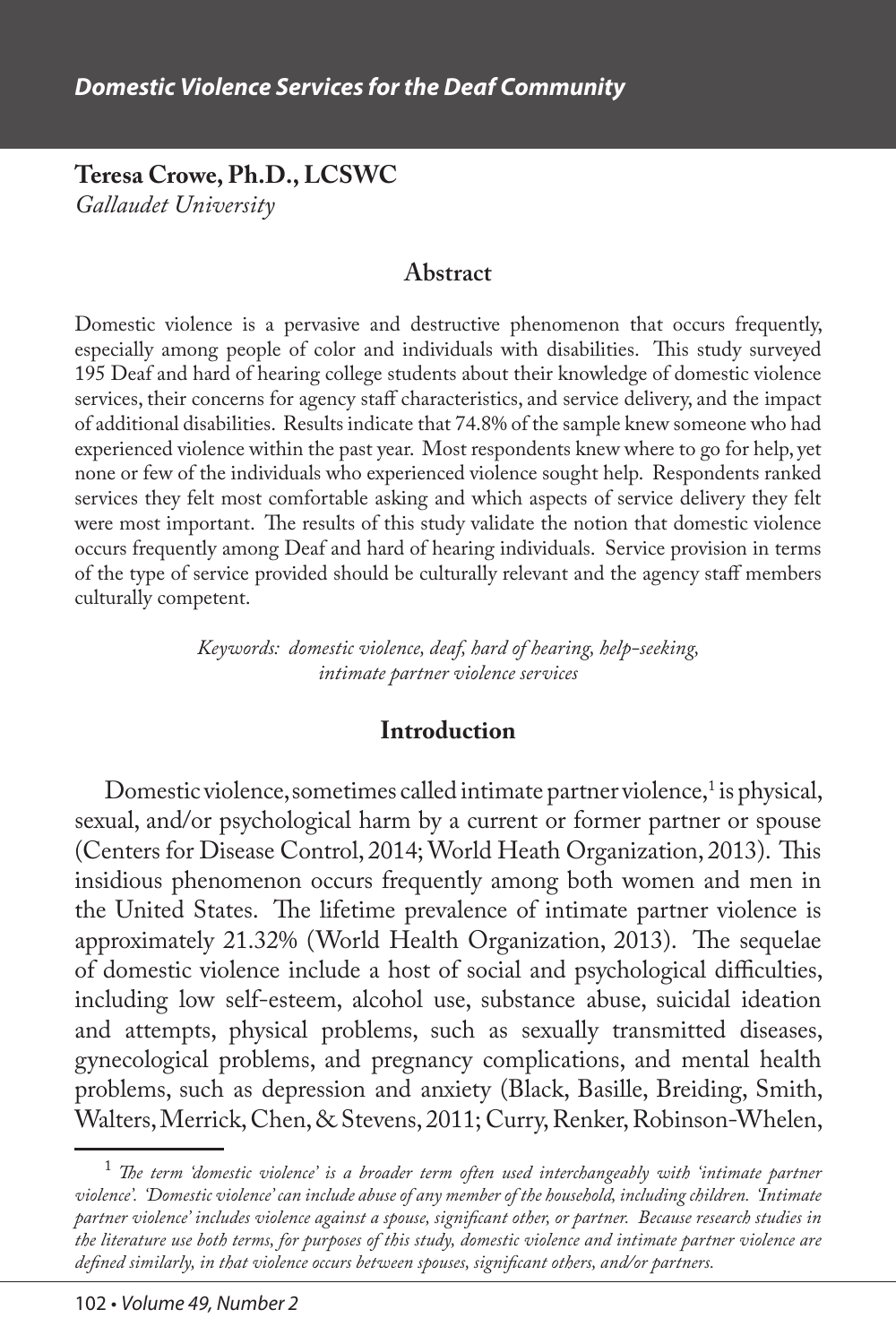Hughes, & Swank, 2011; Douglas, Hines, & McCarthy, 2012; Falconier, McCollum, Austin, Wainbarg, Hasburn, & Mora, 2013; Nicolaidis, Wahab, Trimble, Mejia, Mitchell, Raymaker, & Waters, 2013; ten Have, de Graaf, van Weeghel, & van Dorsselaer, 2014). Severe abuse can also lead to death, disability, and hospitalization (Black et al., 2011).

## **Prevalence**

Betweeen 2003 to 2012, domestic violence accounted for 21% of all violent crime in the United States (Morgan & Truman, 2014). Of those who experienced intimate partner violence, more than three-quarters were women. In the United States between 1994 and 2010, the rates of intimate partner violence decreased from 2.1 million victims to 907,000 (Catalano, 2012). Interviewees reported incidents of violence that occurred within the past six months. Women between the ages of 18 to 24 years old and between 25 years to 34 years old experienced the highest rate of violence (Catalano, 2012). Single women with children experienced intimate partner violence more than 10 times more than married women with children and six times higher than single women without children.

In the a survey of 16,507 adults in the United States, 35.6% of women and 28.5% of men experience rape, physical violence, and/or stalking by an intimate partner at some time during their lives (i.e., lifetime victimization) (Black et al., 2011). Nearly half of both men and women experience some form of psychological aggression by a partner during their lives. Nearly a quarter of women (24.3%) and 13.8% of men experience severe physical violence at the hands of their partners.

# **People with Disabilities**

People with disabilities also experience higher rates of violence compared to those without disabilities (Harrell, 2014; Healy, Humphreys, & Howe, 2013). In 2012 1.3 million non-fatal crimes occurred against people with disabilities aged 12 and over (Harrell, 2014). Disabilities included in these statistics were: hearing, vision, ambulatory, cognitive, self-care, and independent living. Multiple disability types had two or more of the following disability types: hearing, vision, ambulatory, cognitive, and self-care. Individuals with disabilities were approximately three times more likely to be victims of violence than those without disabilities regardless of race or age. Among individuals with disabilities who experience violence, 52% had multiple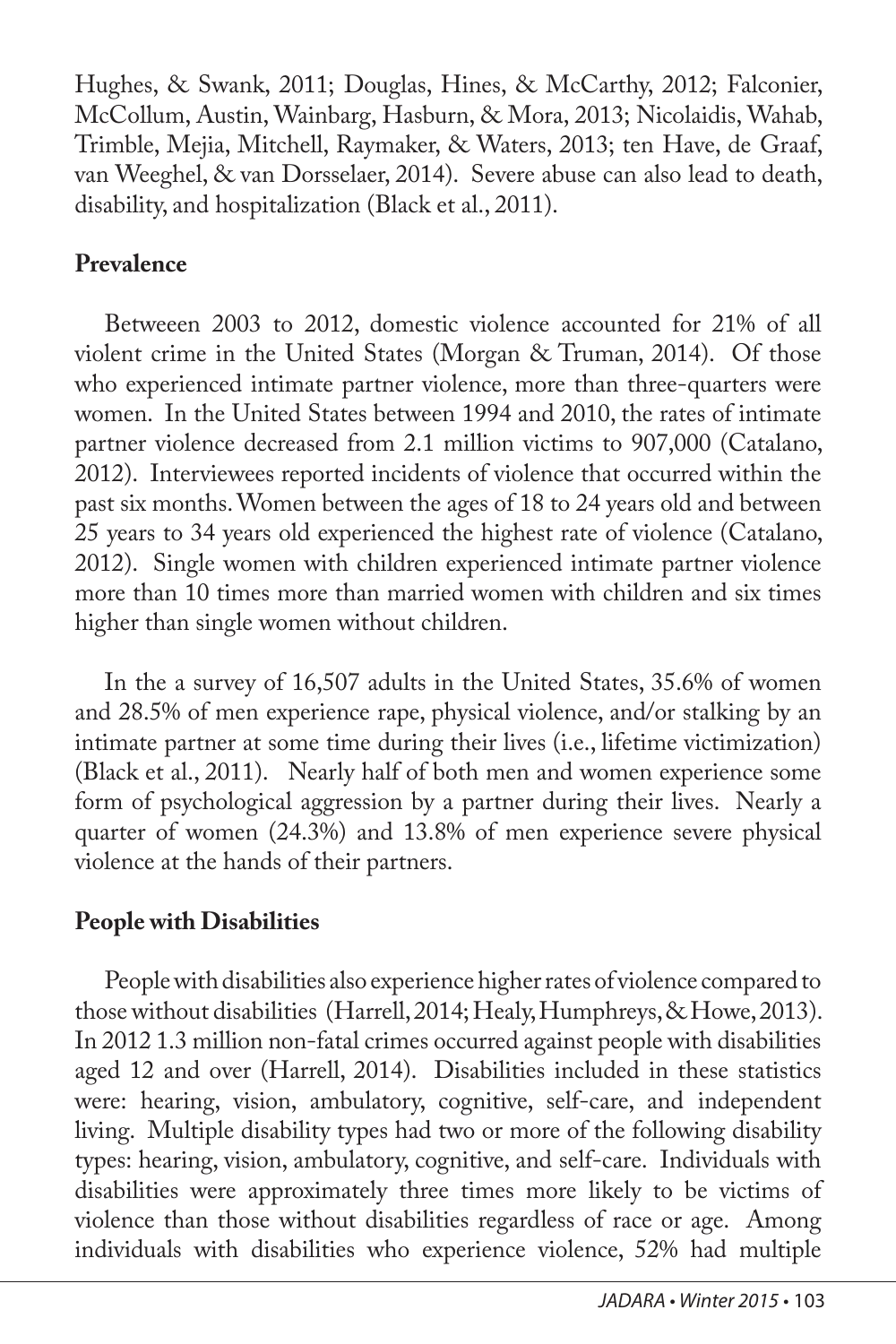disabilities. Those with cognitive disabilities reported a high rate of violence, 46 individuals per 1000 (.046%) in 2009 increasing to 63.3 individuals per 1000 in 2012 (Harrell, 2014). Those with a "hearing" disability accounted for the lowest rates of all disability groups at 16.7 per 1000 individuals in 2009 and 20.2% in 2012. Though research includes population-based statistics for crime with people with disabilities, the literature on domestic violence, in particular with Deaf and hard-of-hearing individuals is sparse by comparison (Harrell, 2014).

One study of 305 individuals with disabilities, 90% of the respondents reported abuse either within the past year or in their lifetime. Sixty-eight respondents reported that they had experienced domestic violence in their lifetime; 208 stated that they had experienced it in the past year (Curry et al., 2011). Persons with disabilities are sometimes targeted by perpetrators because they can be vulnerable to high risk situations (Curry et al., 2011). The presence of a disability can also be associated with other psychological and social difficulties, such as low self-esteem, mental health issues, unemployment, barriers to living independently, problems maintaining personal health, difficulty with communication, poverty, and economic dependence (Curry et al., 2011; Healy, Humphreys, & Howe, 2013). Disabled individuals can face unique disability-specific abuse, such as a caregiver who refuses to attend to a personal hygiene need or a transportation driver who refuses to transport an individual to an appointment unless she performs a sexual act (Curry et al., 2011). A perpetrator may determine a Deaf adult or child is a prime target because of a perceived "handicap."

This is of particular importance because there are many Deaf and hard of hearing children and adults in the United States. Recent statistics estimate that approximately 17% or 36 million American adults report some degree of hearing loss (NIDCD, 2010). Two out of three children per thousand are born deaf or hard of hearing. Approximately 3 to 6% of all deaf children and another 3 to 6% of hard of hearing children are also born with Usher syndrome, a condition with include blindness or low vision (NIDCD, 2010).

A small subset of individuals identify themselves as culturally  $\mathrm{D}\mathrm{e}\mathrm{a}\mathrm{f}^2$  and use American Sign Language (ASL) as their primary mode of communication. Deaf individuals, with and without additional disabilities, are a unique cultural group that has historically been medically underserved and often

*<sup>2</sup> Use of a capital D for Deaf denotes an individual who identifies him/herself as being culturally Deaf. The individual adheres to the mores and norms defined by Deaf culture. In contrast, use of a lowercase d for deaf indicates an individual who has a hearing loss and who may or may not identify as being a member of the culture.*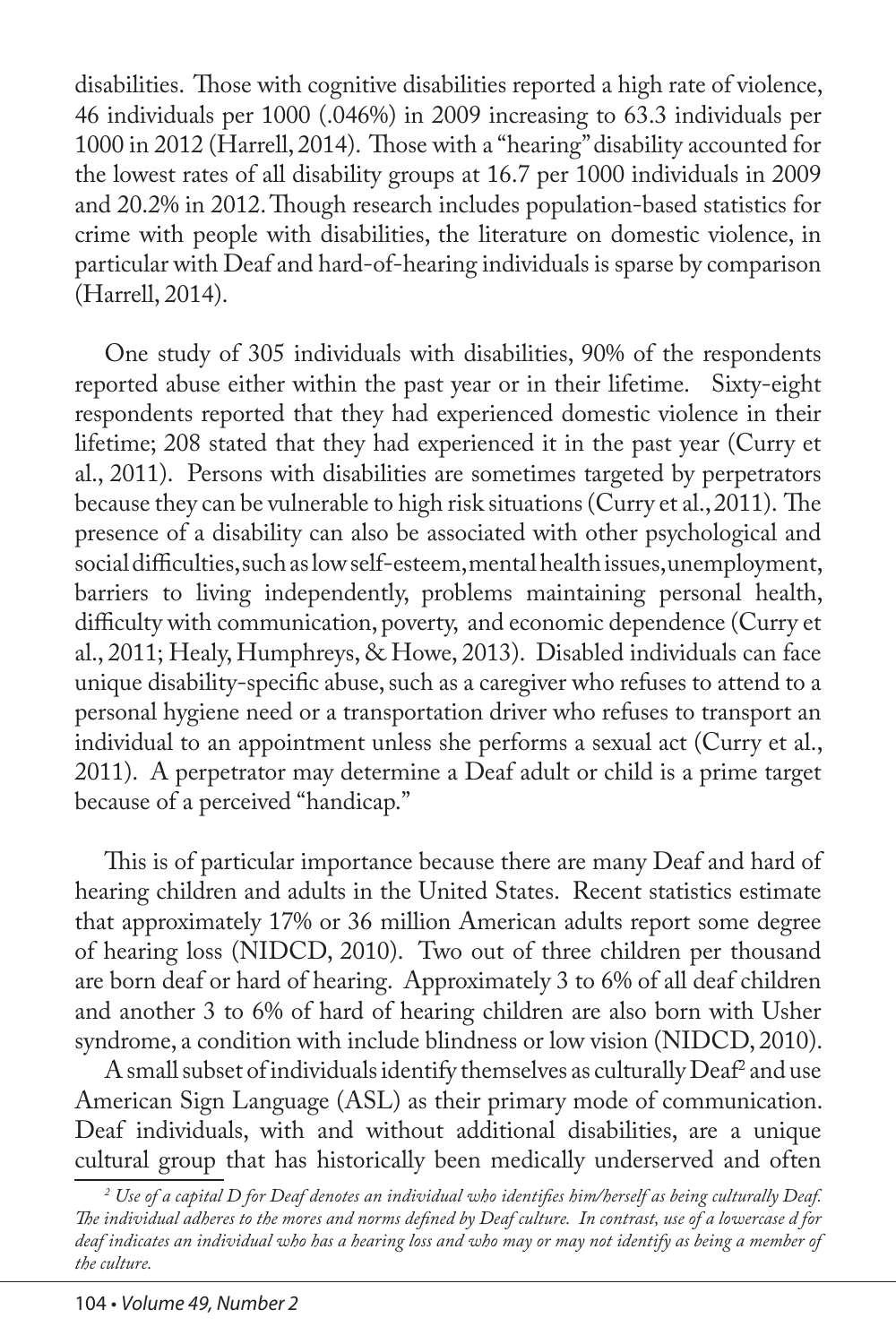excluded from health and mental health surveillance and research (Barnett, 2011). Because many Deaf and hard of hearing individuals use ASL or other forms of sign language rather than spoken language, perpetrators of domestic violence may view some Deaf individuals as targets for abuse (Barnett, 2011).

Several studies indicated a higher prevalence rate of domestic violence among Deaf and hard of hearing individuals (Crowe, 2013; Crowe-Mason, 2010; Johnston-McCabe et al., 2011). Crowe (2013) surveyed 167 Deaf and hard of hearing college students about current and past physical, psychological, and sexual abuse. Approximately 7% of the sample reported that abuse was ongoing in their present relationship. A little less than half (44%) indicated the presence of domestic violence in past relationships. Similarly, a study by Johnston-McCabe, et al. (2011) found that 71.7% of their sample of 46 Deaf and hard of hearing women reported experiencing psychologically abusive behaviors and 56.5% having experienced physical violence from their partners. More than half, 56.5% reported being victims of physical abuse; 26.1% reported experiencing sexual abuse; 30.4% of the respondents reported experiencing life-threatening abuse. In a study by Crowe-Mason (2010) of 226 Deaf and hard of hearing students, results suggested that 16.2% of the sample reported being in a current abusive relationship. Approximately 27% reported being in an abusive relationship in the past.

There are some factors that may make a Deaf or hard of hearing individual specifically more vulnerable to being a target for abuse (Anderson & Leigh, 2010); Barnett, 2011; Johnston-McCabe, Levi-Minzi, Van Hassett, & Vanderbeek, 2011; Wilson & Schild, 2014). In a study by Crowe (2013), findings suggested that the absence of additional disabilities, other than being Deaf, was associated with a lower frequency of abuse. Difficulties with parental acceptance of or an inability to communicate with their Deaf child may result in weak family and social support networks (Crowe, 2013; Barnett, 2011; Johnston-McCabe et al., 2011). Lack of communication and attachment during the formative years can adversely impact social learning experiences. Individuals who become deaf later in life may feel lonely and isolated (Johnston-McCabe et al., 2011). Perpetrators may view their intended victim as having limited access to communication, thereby reducing the likelihood that the assault would be reported. Additionally, perpetrators may hone into an individual's lack of family support, social isolation, or lack of economic dependence and see this as an opportunity with low risk for consequences (Healy, Humphreys, & Howe, 2013).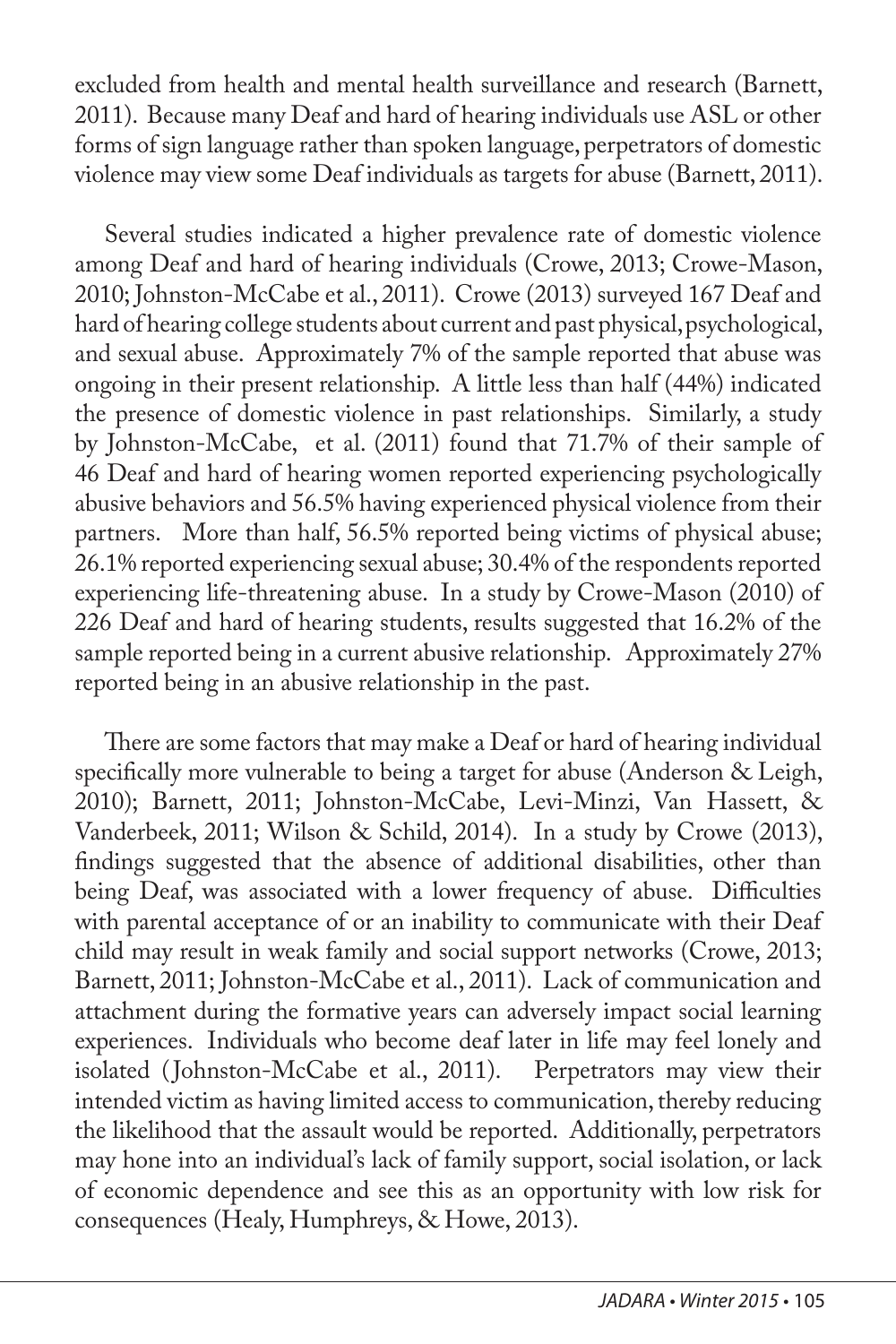Disclosing domestic violence is one of the key activities that an individual must do in order to begin the healing process. However, individuals from minority groups and subcultures in particular may have challenges with disclosing the abuse because of difficulty in recognizing it as abuse (Anderson & Leigh, 2010; Curry et al., 2011; Johnston-McCabe et al., 2011). Some factors that may make disclosure difficult are: self-doubting and denying that abuse is occurring, discounting or minimizing the extent or degree of the violence by either the survivor or the perpetrator, blaming the victim by the perpetrator, family, friends, or society, shaming or embarrassing the survivor, instilling fear about involving police or courts, losing children, exposing their family to embarrassment, losing independence, and believing that no one can help (Curry et al., 2011; Falconier et al., 2013; Garcia, 2014).

Survivors rarely seek help for domestic violence unless the abuse is severe (Falconier et al., 2013). Societal factors impact help-seeking because despite public awareness and education efforts, many people continue to believe that the victim is partially if not wholly at fault or that the abuse is not severe (Anderson & Leigh, 2010; Garcia, 2014; Wilson & Schild, 2014). Societal perceptions of who is responsible for the violence is very important because if the survivor is seen as the person primarily at fault, (s)he will be less likely to seek help.

Survivors may seek help when they see it as a last option, when a medical problem or injury occurs, if they are concerned for the well-being of their children, or if the physical violence escalates (Falconier et al., 2013; Mahapatra & DiNitto, 2013). When survivors do seek help, they usually find it in several ways, such as agencies that provide domestic violence services, crisis hotlines, Internet resources, mental health professionals, medical providers, police, lawyers, social workers, counselors, shelters, family members, friends, clergy or churches, and culturally-focused organizations (Curry et al., 2011; Douglas, Hines, & McCarthy, 2012; Mahapatra & DiNitto, 2013). However, professional literature about help-seeking behavior for minority populations, diverse groups, and people with disabilities is lacking. Research about the specific needs for domestic violence services for Deaf and hard of hearing individuals is even more scarce.

The purpose of this study is to investigate the knowledge about domestic violence services, the concerns for agency staff characteristics, service delivery, and the impact of additional disabilities among Deaf and hard of hearing college students.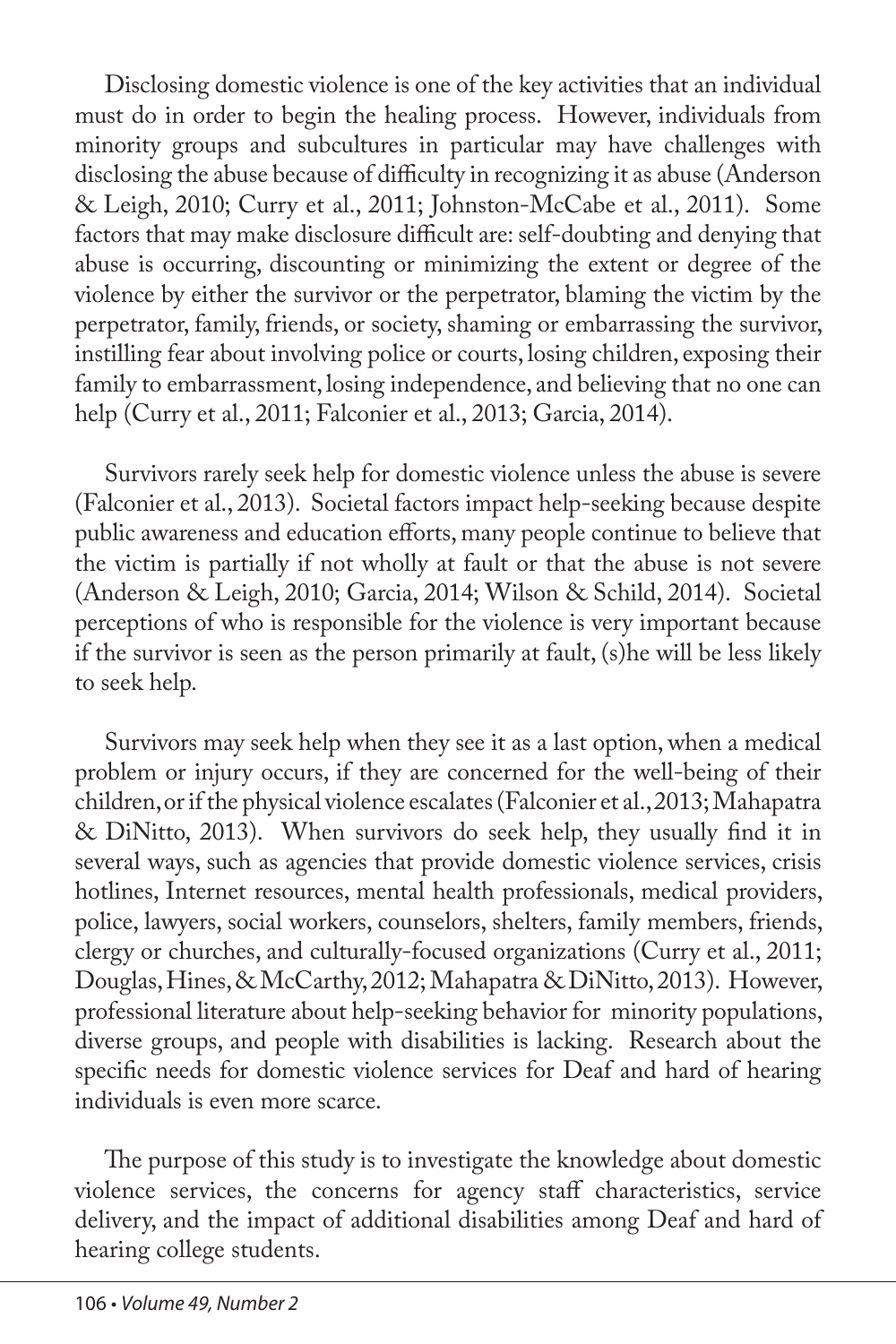## **Method**

### **Participants**

The researcher employed a stratified non-random quota sampling strategy to recruit 195 Deaf and hard of hearing college students, including 135 women (69.23%) and 60 men (30.77%). One hundred sixty-one participants reported being deaf (82.56%) ; 34 reported being hard-of-hearing (14.44%). One hundred sixty-seven participants were undergraduates (85.64%) and 28 were graduate students (14.36%). The mean age of the sample was 27.13 years (SD = .35). See table 1 for additional demographics of the sample.

| sumple Demographics       |                |                       |  |  |
|---------------------------|----------------|-----------------------|--|--|
| Demographic               | N              | Percent of the sample |  |  |
| Race                      |                |                       |  |  |
| Caucasian                 | 105            | 53.85%                |  |  |
| African-American          | 50             | 25.64%                |  |  |
| Latino                    | 18             | 9.23%                 |  |  |
| Other (e.g., biracial)    | 13             | 6.67%                 |  |  |
| Asian                     | 6              | 3.08%                 |  |  |
| American Indian           | $\mathbf{1}$   | .51%                  |  |  |
| Pacific Islander          | $\mathbf{1}$   | $.51\%$               |  |  |
| Declined to answer        | $\mathbf{1}$   | .51%                  |  |  |
| <b>Sexual Orientation</b> |                |                       |  |  |
| Straight                  | 133            | 68.21%                |  |  |
| Gay/Lesbian               | 40             | 20.51%                |  |  |
| <b>Bisexual</b>           | 16             | 8.21%                 |  |  |
| Gender queer              | 6              | 3.08%                 |  |  |
| <b>Marital Status</b>     |                |                       |  |  |
| Single                    | 137            | 72.49%                |  |  |
| Married                   | 34             | 17.99%                |  |  |
| Living together           | 18             | 9.52%                 |  |  |
| Number of children        |                |                       |  |  |
| None                      | 133            | 68.56%                |  |  |
| 1                         | 31             | 15.98%                |  |  |
| $\overline{2}$            | 17             | 8.76%                 |  |  |
| $\overline{3}$            | 11             | 5.67%                 |  |  |
| $\overline{4}$            | $\overline{2}$ | 1.03%                 |  |  |

Table 1 *Sample Demographics*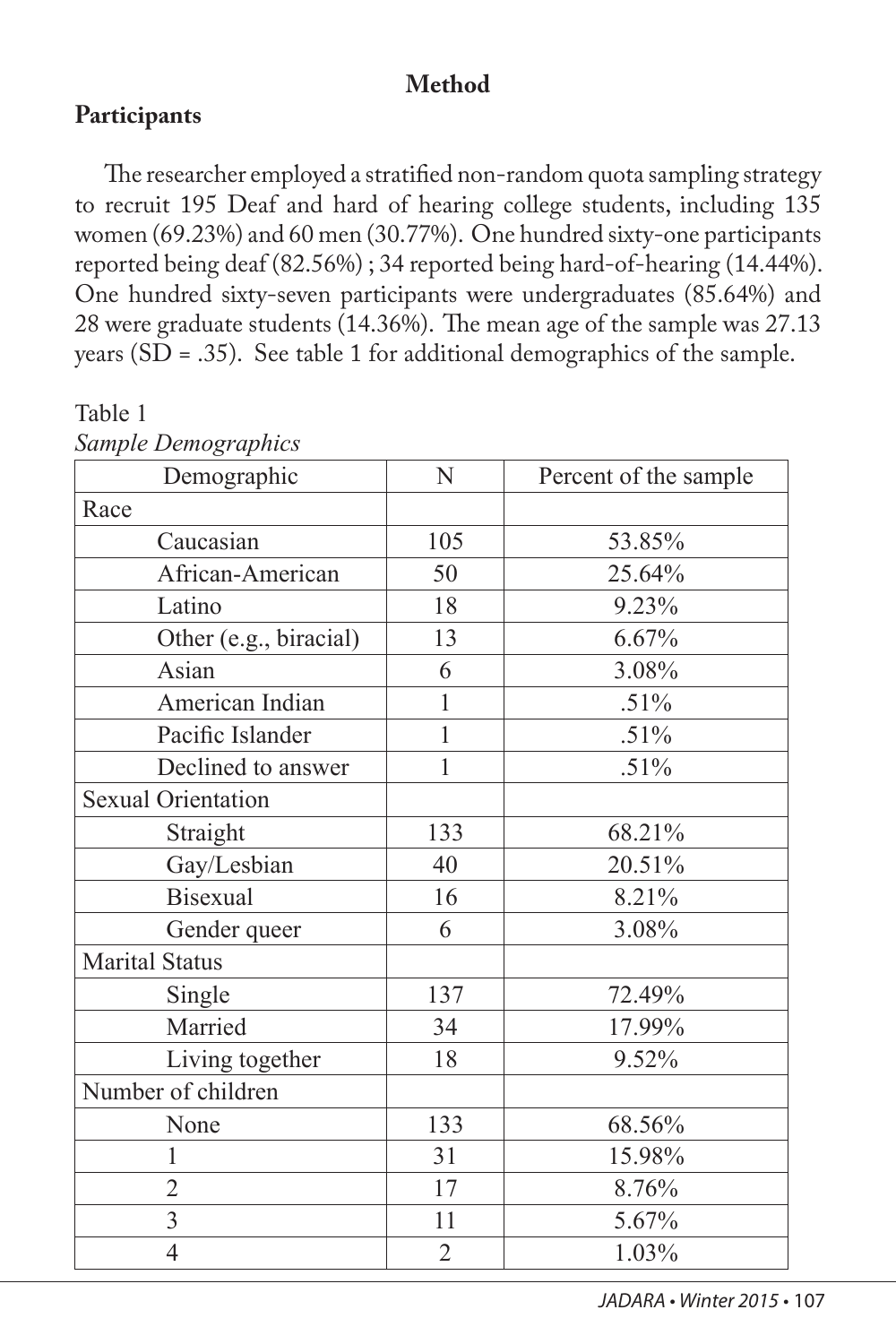### **Measure**

Because of the unique target population and the narrow focus of the study, the survey was designed specifically for the Deaf community. The survey instrument consisted of 59 items grouped into general categories about domestic violence services for deaf individuals: 1) demographics, 2) knowledge of domestic violence, 3) staff characteristics needed to provide domestic services, 4) service delivery for individuals and families, and 5) presence of additional disabilities. The questionnaire required approximately 20 minutes to complete. Most questions related to services had Likert-scale response anchors that ranged from 0 (no concern or not important) to 4 (very big concern or very important). The Flesch-Kincaid readability level of the data collection instrument was 7.0-grade level.

### **Procedures**

After IRB approval, members of the research team solicited participation from Deaf and hard of hearing students. They explained the procedures, including language accommodations, risks and benefits to the participant, confidentiality, and voluntary participation. Upon consent to participate, the researcher gave participants the questionnaire to complete. The researchers offered to sign any questions that respondents did not understand.

#### **Results**

## **Knowledge of Domestic Violence**

Nearly three-quarters of the participants (74.8% of the sample, n = 146) reported that they knew of someone within the past year who experienced domestic violence. Of those individuals who knew someone who had experienced violence,  $56.85\%$  (n = 83) reported that they knew one or two people who had experienced domestic violence; 40.41% (n =59) reported that they knew more than three individuals. More than half of the sample, 60.51% (n = 118), reported that they knew where to go for help. Most of the respondents,  $80.82\%$  (n = 118), reported that none or few of those individuals had sought services to help them. See Figure 1 for the kinds of services respondents reported felt comfortable obtaining.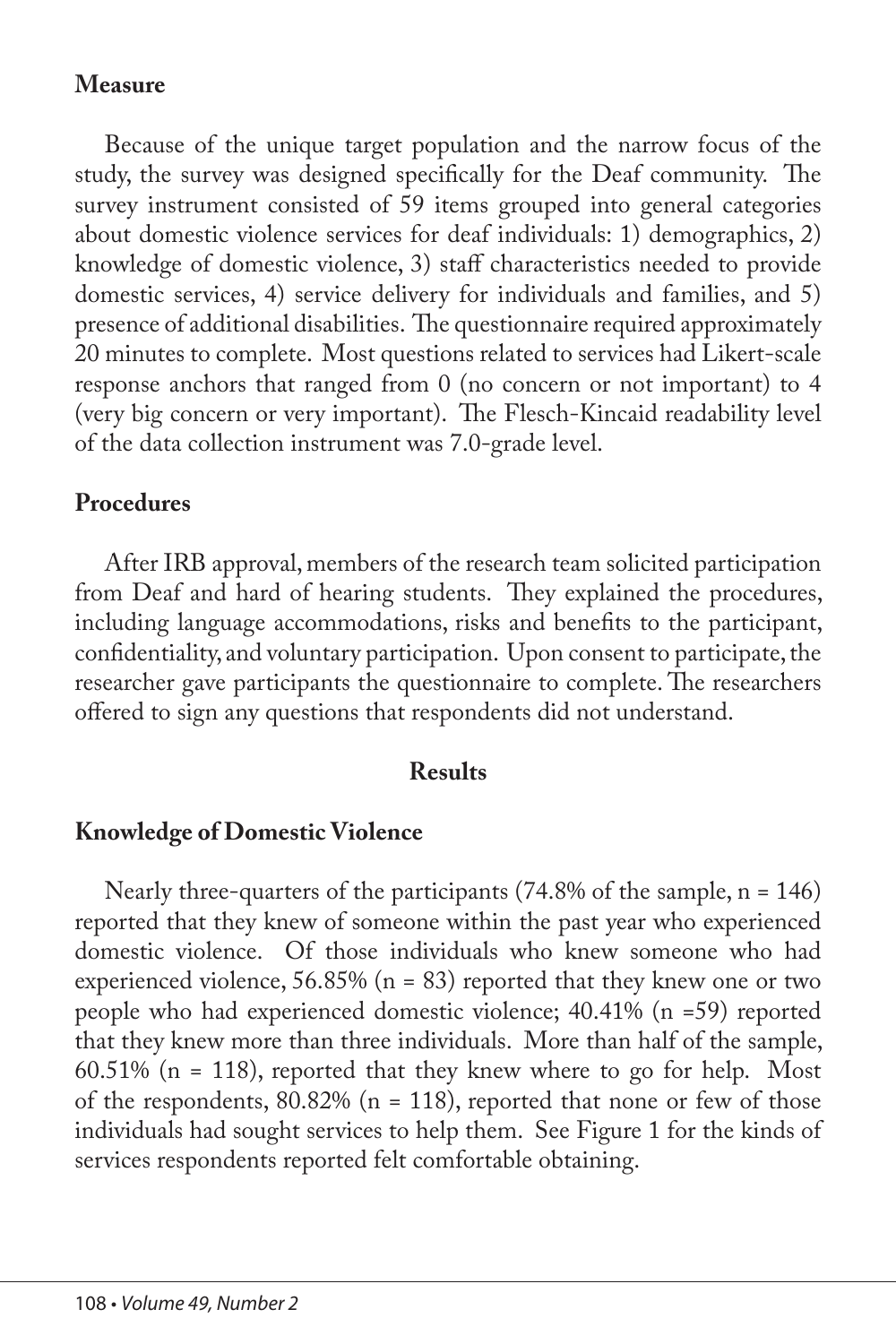#### Figure 1

*Percentages of Deaf individuals who indicated they would feel most comfortable in asking for specific domestic violence services\**



\*Number indicates the percentage of the total sample  $(n = 195)$ .

# **Agency Staff Characteristics**

Participants were asked to rank the importance to which particular staff characteristics were important for those who provide services for survivors of domestic violence. See table 2 for participant ratings.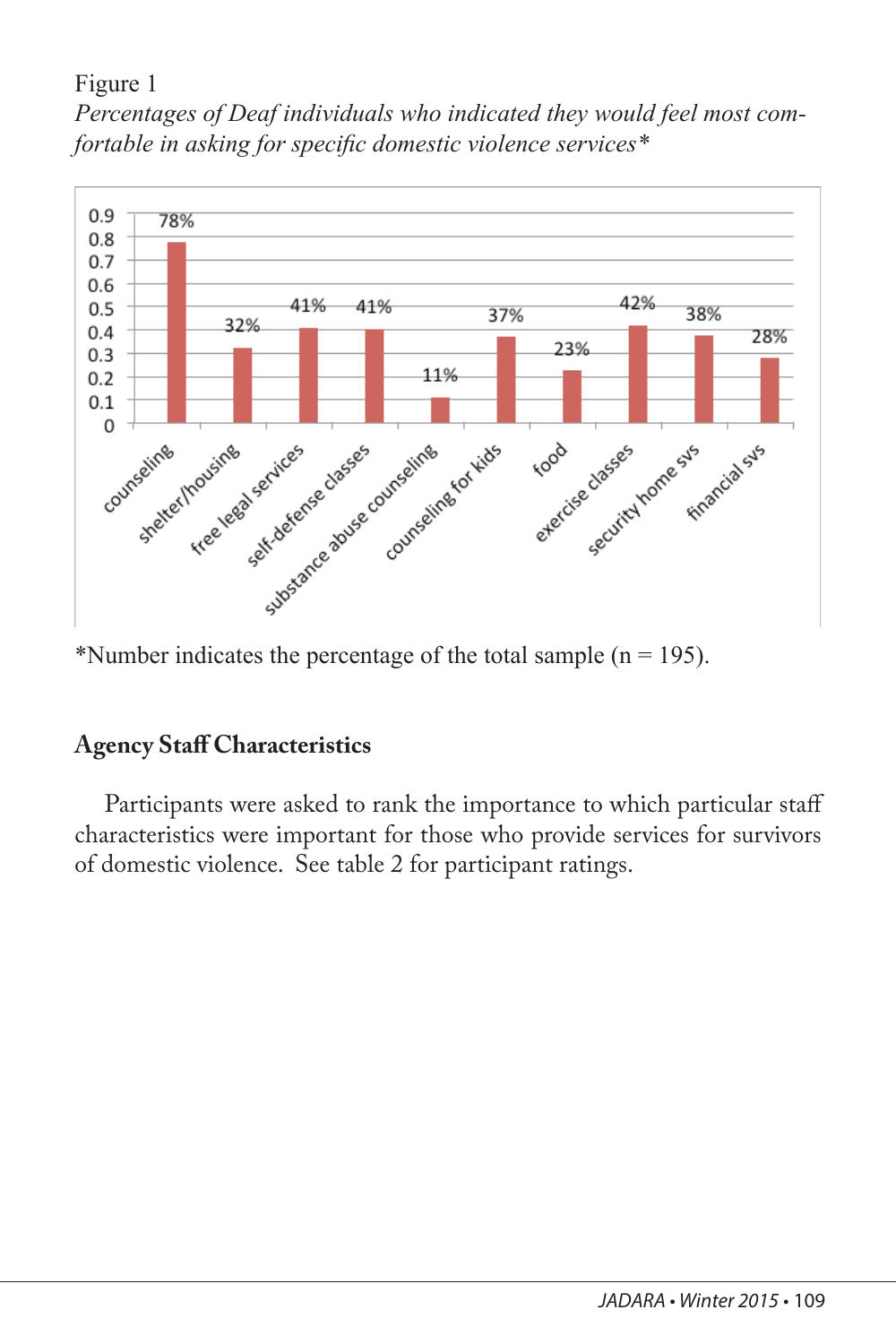Table 2

*Participant Ratings for Staff Characteristics at Agencies That Provide Domestic Violence Services for Deaf Individuals*

|                                            | Not very              | Somewhat              | Very                  |
|--------------------------------------------|-----------------------|-----------------------|-----------------------|
|                                            | important<br>$(9/6)*$ | important<br>$(9/6)*$ | important<br>$(0/0)*$ |
| Staff are deaf/hoh and sign<br>well        | 3(1.54%)              | 16 (8.21%)            | 176<br>$(90.26\%)$    |
| Agency has family therapy                  | 12 (6.28%)            | 16 (8.38%)            | 163<br>$(85.34\%)$    |
| Agency has a child care center             | 12 (6.28%)            | 16 (8.38%)            | 163<br>$(85.34\%)$    |
| Agency provides play therapy               | 8 (4.42%)             | 19 (10.50%)           | 154<br>$(85.08\%)$    |
| Staff are hearing and sign well            | $9(4.62\%)$           | 36 (18.46%)           | 150<br>$(76.92\%)$    |
| Staff are the same gender as<br>me         | 26<br>$(13.40\%)$     | 41 (21.13%)           | 127<br>$(65.46\%)$    |
| Staff are the same sexual ori-<br>entation | 44<br>(25.14%)        | 48 (27.43%)           | 83 (47.43%)           |
| Staff are hearing with inter-<br>preter    | 32<br>$(20.65\%)$     | 45 (29.03%)           | 78 (50.32%)           |
| Staff are in same racial group<br>as me    | 49<br>(30.25%)        | 44 (27.16%)           | 69 (42.59%)           |

\*Percentages were calculated as a proportion of those who answered the question, not of the total sample.

# **Service Delivery**

Participants were asked what concerns they have about domestic violence services that serve Deaf individuals. See table 3 for their ratings.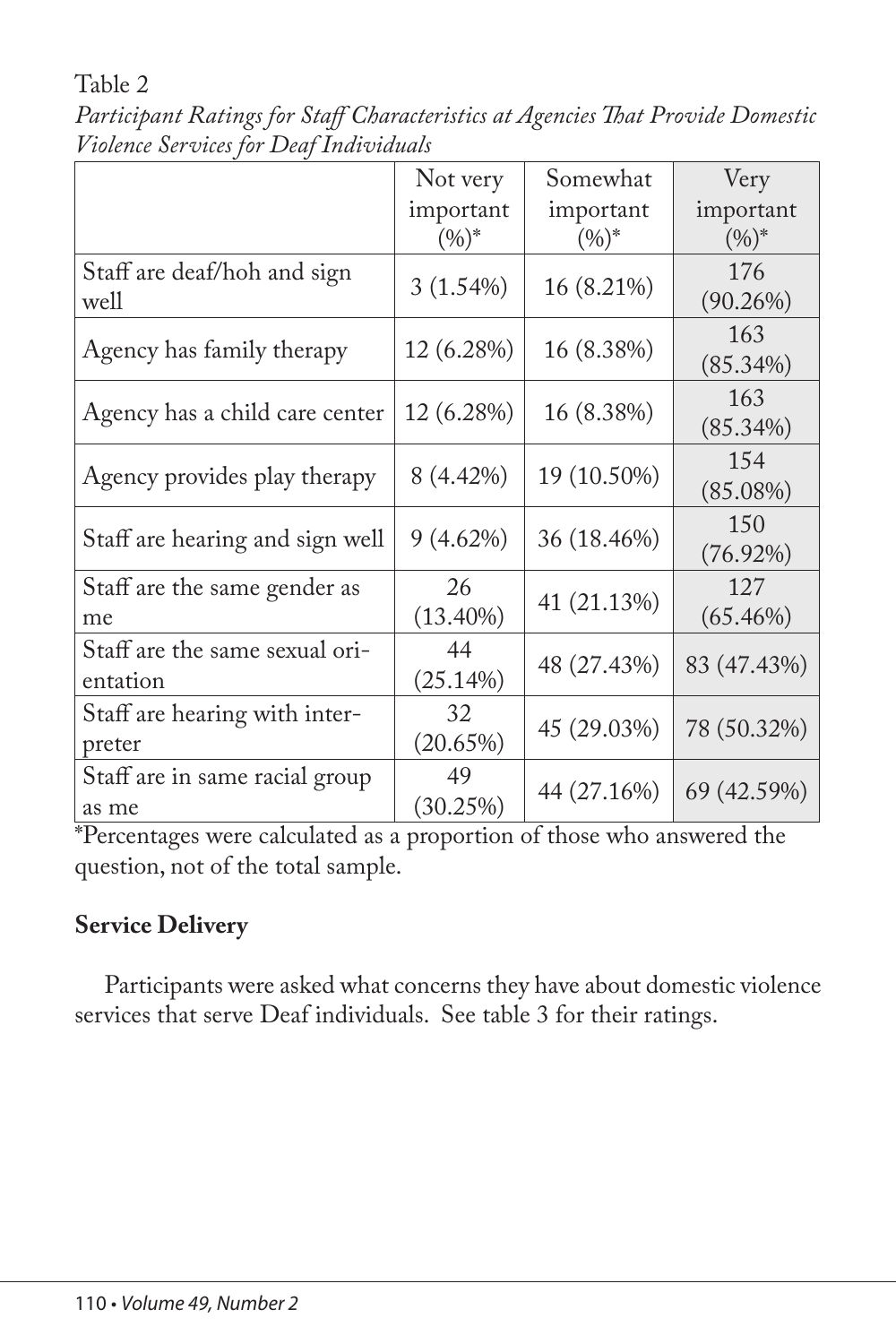Table 3

*Ratings of Participant Concerns Regarding Domestic Violence Services for Deaf Individuals*

|                                 | <b>Not</b>    | Somewhat       | Very        |
|---------------------------------|---------------|----------------|-------------|
|                                 | concerned     | concerned      | Concerned   |
|                                 | $(\%)^*$      | $(\%)^*$       | $(\%)^*$    |
| Confidentiality within the      | 20 (10.47%)   | $31(16.23\%)$  | 140         |
| agency                          |               |                | $(73.30\%)$ |
| Concerns of personal safety     | 20 (10.58%)   | 31 $(16.40\%)$ | 138         |
|                                 |               |                | $(73.02\%)$ |
| Not enough money to pay for     | 20 (10.70%)   | 31 (16.58%)    | 136         |
| services                        |               |                | (72.73%)    |
| I worry I will lose my children | 20 (10.87%)   | $30(16.30\%)$  | 134         |
|                                 |               |                | (72.83%)    |
| The agency is not established   | 20 (10.87%)   | 30 $(16.30\%)$ | 134         |
| in the Deaf community           |               |                | (72.83%)    |
| Staff will not understand my    | 20 (10.81%)   | 31 $(16.76\%)$ | 134         |
| problems                        |               |                | (72.43%)    |
| Someone will find out           | 20 (10.87%)   | 31 (16.85%)    | 133         |
| I received services             |               |                | (72.28%)    |
| I feel too embarrassed to ask   | 20 (10.99%)   | 31 $(17.03\%)$ | 131         |
| for services                    |               |                | $(71.98\%)$ |
| Problems in my relationship if  | 19 (10.50%)   | 31(17.13%)     | 131         |
| my partner finds out            |               |                | $(72.38\%)$ |
| I will not have help if I go to | 20 (10.99%)   | 31 $(17.03\%)$ | 131         |
| court                           |               |                | $(71.98\%)$ |
| Staff think I caused the vio-   | $19(10.56\%)$ | $31(17.22\%)$  | 130         |
| lence                           |               |                | (72.22%)    |
| Staff will not be a member of   | $20(11.11\%)$ | 31 (17.22%)    | 129         |
| the same group as me (e.g.,     |               |                | (71.67%)    |
| person of color, LGBT, gen-     |               |                |             |
| der)<br>$1 \quad 1$             |               |                |             |

\*Percentages were calculated as a proportion of those who answered the question, not of the total sample.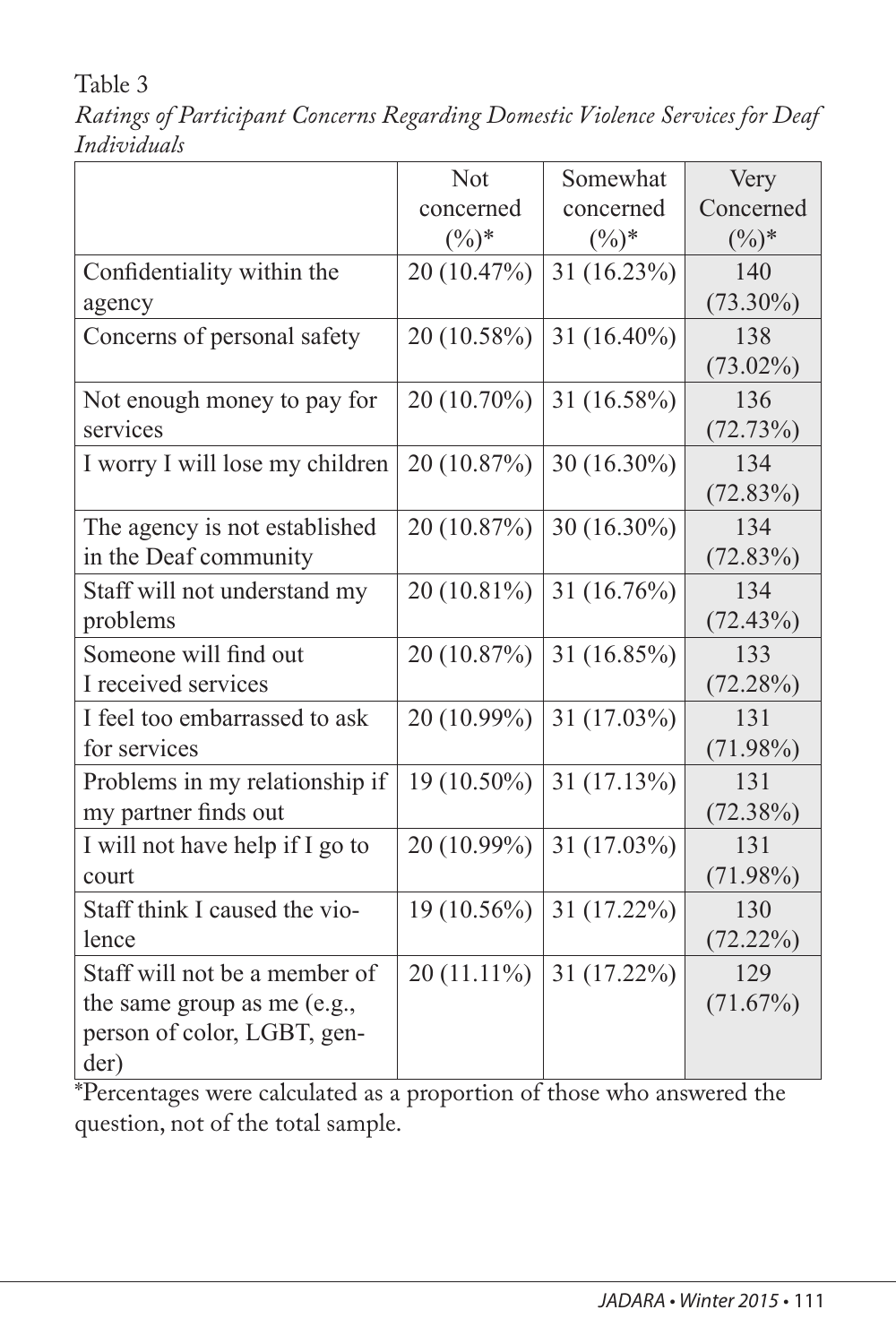### **Additional Disabilities**

A small proportion of participants, 14.36% (n = 28), reported that they had other disabilities in addition to being deaf. Of those, 25% (n = 7) reported that they use tactile or low vision interpreters;  $14.29\%$  (n = 4) reported that they used a technological accommodation for communication (e.g., storyboard); 14.29% ( $n = 4$ ) reported that they used a wheelchair;  $32.14\%$  (n = 9) reported that they used specialized staff who worked with individuals with developmental disabilities, learning disabilities, mental illness, or autism. Seven respondents (25%) reported that they had been denied domestic violence services because of having multiple disabilities. Eight participants (28.57%) reported that they knew of existing domestic violence agencies that could meet the needs of deaf individuals with multiple disabilities. A Pearson Product correlation indicated a significant, positive, weak relationship between those who had additional disabilities and whether the participant knew of someone who had experienced domestic violence  $(r = .131, p = .03)$ .

#### Figure 2





\*Because the sample size of men and women differed, the responses indicating a likelihood that a participant would ask for this service are reported as percentage proportion of each gender group.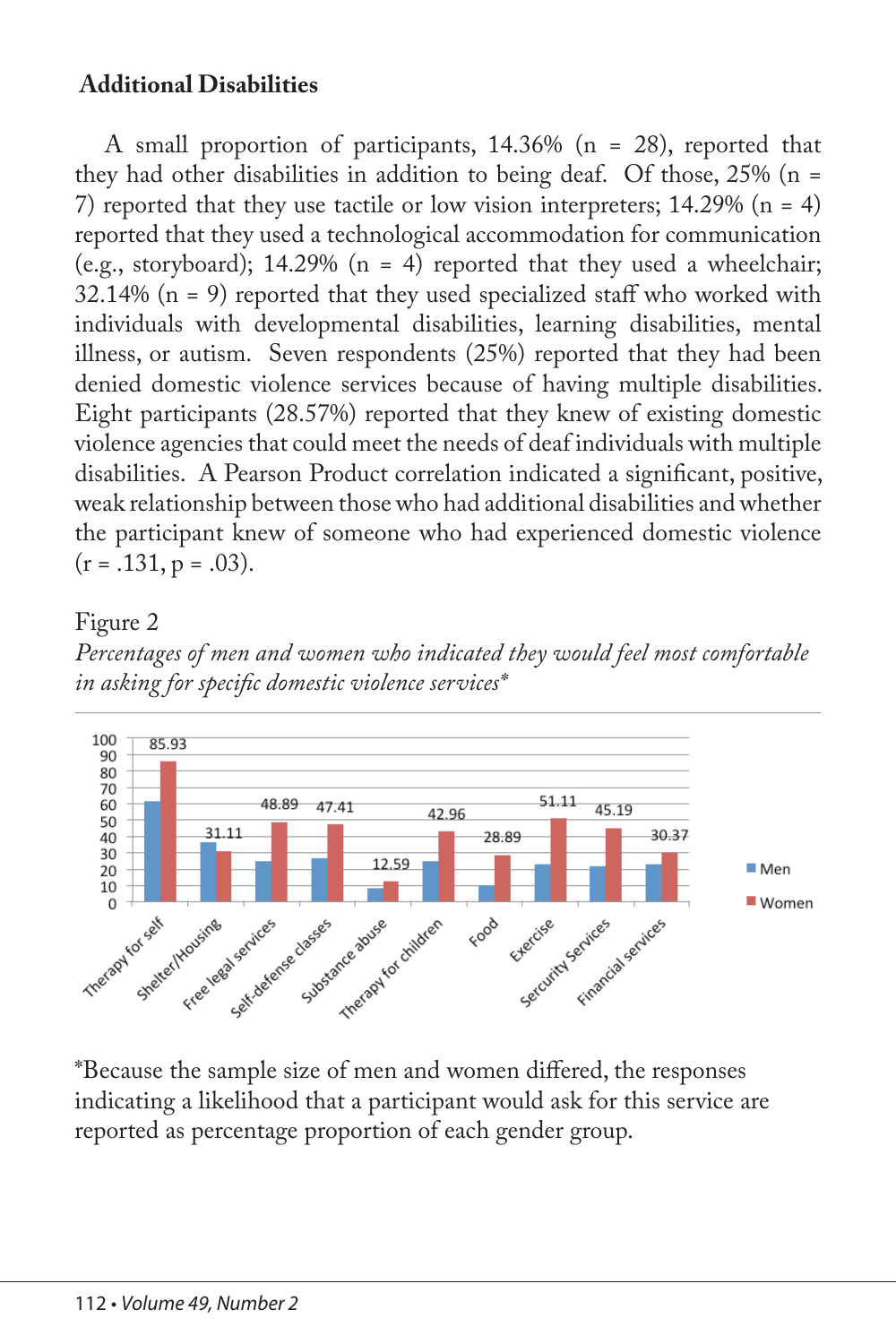#### **Discussion**

#### **Knowledge of Domestic Violence**

The findings of this study are consistent with the literature in terms of how frequently domestic violence occurs especially among people with disabilities and how rarely survivors of violence seek help (Crowe, 2013; Crowe-Mason, 2010; Falconier et al., 2013; Harrell, 2014; Healy, Humphreys, & Howe, 2013; Mahapatra & DiNitto, 2013). This finding is supported by the findings of other studies (Anderson & Leigh, 2010; Crowe, 2013; Crowe-Mason, 2010; McCabe et al., 2011). Three-quarters of the sample knew someone who had experienced violence within the past year with more than 40% knowing three or more individuals. Over half the sample (60.51%) knew where to go for help, yet more than 80% of the participants reported that of the people they knew who experienced violence, none or few sought help. Previous studies indicate that failure to report abuse can be caused by several factors including a distrust of the police, communication differences, social influences, such as fear of incarceration and psychosocial stress, economic issues, such as low income, and cultural loyalty (Crowe, 2013; Crowe-Mason, 2010).

Most respondents ranked individual psychotherapy highest as a service for which they would feel most comfortable asking. This finding is supported by other research that found that receiving help for relationship problems is associated with the presence of abuse in a relationship (Crowe, 2013). Free legal services, exercise classes, self-defense classes ranked second highest followed by shelter/housing, counseling for children, and security home services. Lowest rankings occurred for food, and financial services. The last ranking, only 11% of the sample, felt comfortable asking for substance abuse counseling. The services ranked highest by the participants is consistent with the literature (Curry et al., 2011; Douglas, Hines, & McCarthy, 2012; Mahapatra & DiNitto, 2013). The lowest comfort level ranking for both men and women was asking for substance abuse counseling. Respondents may feel reticent to ask for these services because by indicating a substance abuse problem, the individual may feel (s)he will be perceived to be at least partially responsible for the abuse. Additionally, men indicated a discomfort in asking for food compared to women.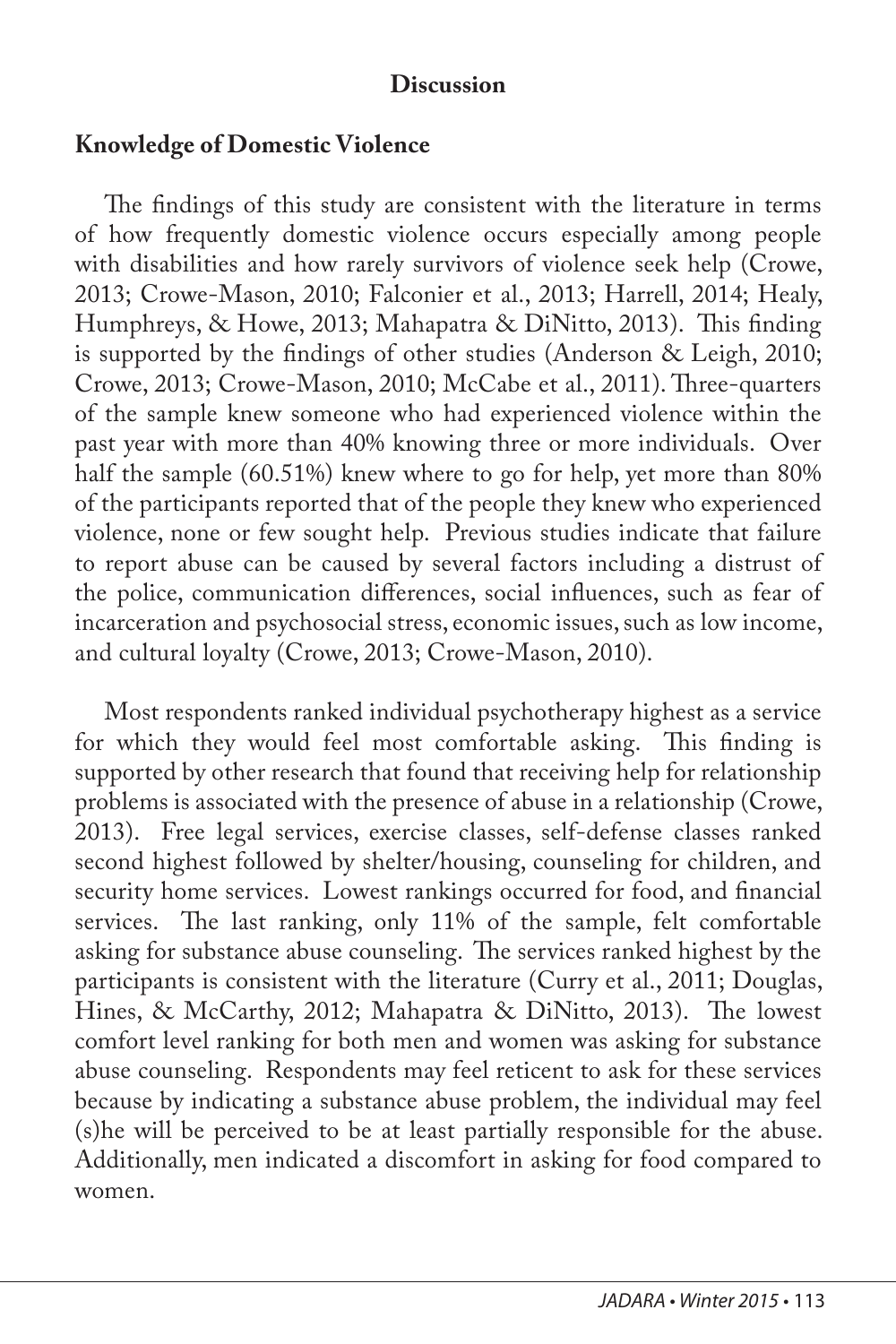## **Agency Staff Characteristics**

The vast majority of respondents (90.26%) ranked having staff members who are Deaf or hard of hearing and can sign well as most important. This is supported by findings of other studies in that communication accessibility is a vital component of seeking help (Crowe, 2013; Wilson & Schild, 2014). Respondents ranked having a hearing professional who could sign significantly lower than other categories. Participants may feel more comfortable with a Deaf or hard of hearing staff member because of a similar cultural worldview. Presumably, a Deaf or hard of hearing counselor would understand the nuances of the cultural and possess some level of cultural competence. Ranked second highest, participants felt that it is important for the agency to have services for children (i.e., family therapy, a child care center, play therapy). Participants also preferred to have an agency staff member who was the same gender; less important was whether the staff member had the same sexual orientation, was hearing and used an interpreter, or from the same racial group,

# **Service Delivery**

Confidentiality ranked as the highest concern among the participants. This finding is not surprising because the Deaf community is small, insulated, and close-knit. Because of this, Deaf individuals often know each other or have mutual friendships with someone who knows them regardless of geographic location. This concern may also rank high because participants clearly indicated that they would prefer an agency staff member to be Deaf or hard of hearing. The comfort level in working with someone from their own cultural community also brings about the concern of confidentiality. Approximately three-quarters of the respondents had concerns regarding: inadequate personal safety, not having enough money to pay for services, losing children, believing that the staff will not understand the individual's problems, someone else discovering that the individual is receiving services, feeling embarrassed to ask for services, having problems in the relationship, not having help in court, staff believing the individual caused the violence and the staff member not being of the same group (e.g., gender) as the individual. The high concern for these issues may reflect the fact that limited resources exist for Deaf and hard of hearing survivors of domestic violence. If an individual does not have access to any of the services, (s)he may feel a great need for every service.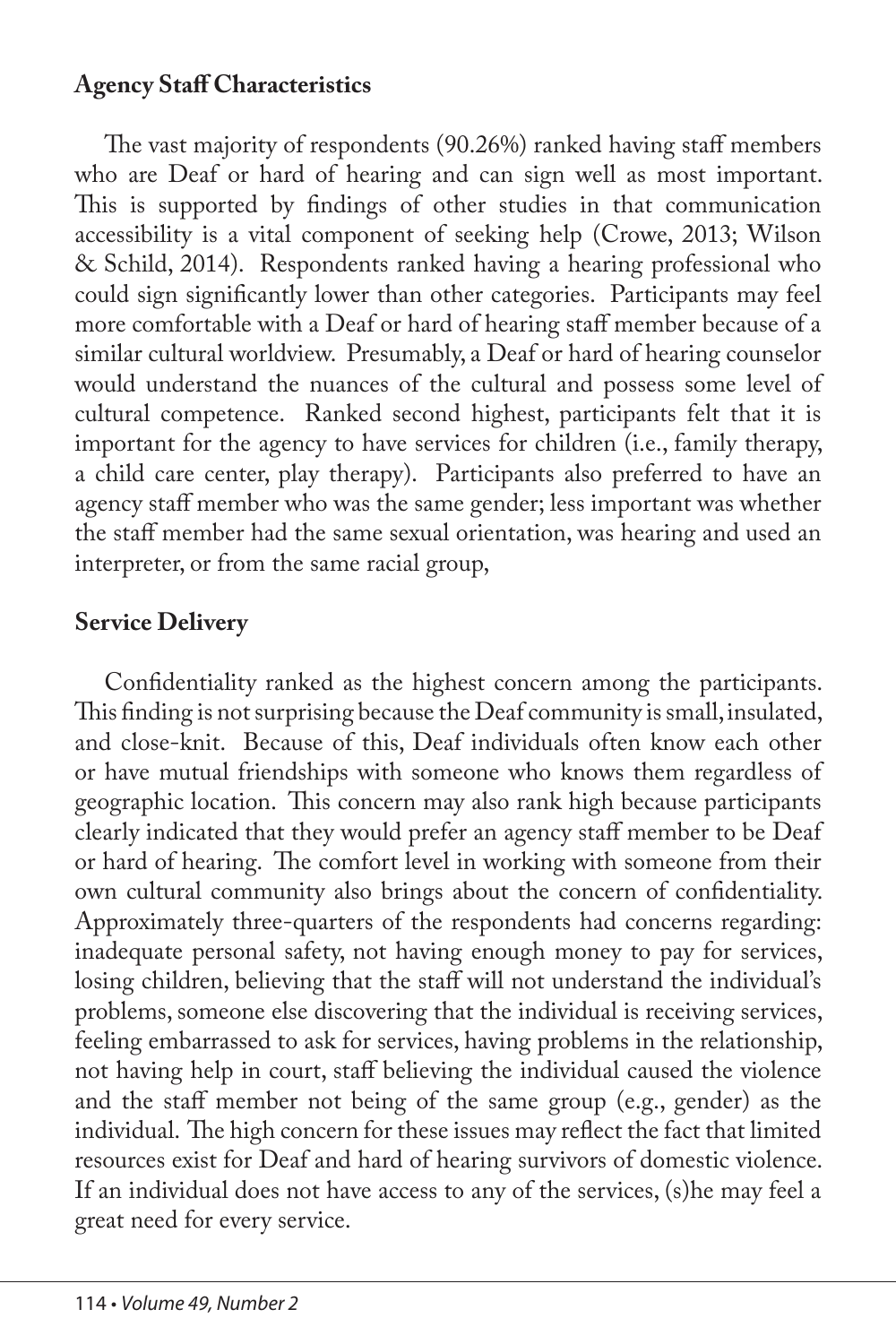### **Additional Disabilities**

The presence of additional disabilities other than being Deaf or hard of hearing was significantly related to whether the participant knew of someone who had experienced domestic violence. This finding is consistent with the literature in that violence occurs frequently among people with disabilities (Curry et al., 2011; Harrell, 2014; Healy, Humphreys, & Howe, 2013). Approximately a third of the sample reported that they required specialized staff to work with their learning disabilities, developmental disabilities, mental illness, or autism. A quarter of those with additional disabilities reported that they required a tactile or low-vision interpreter, presumably because the additional disability was blindness or low vision. Only eight participants reported that they knew where to seek help for domestic violence services.

## **Conclusion**

In summary, the results of this study further validate the notion that domestic violence occurs frequently among Deaf and hard of hearing individuals. They can offer insights into the impact of domestic violence on the Deaf community and the types of service provision that can be helpful. Many of the respondents knew of one or more individuals who had experienced domestic violence within the past year. This finding suggests that efforts towards awareness of domestic violence are reaching the target audience. Many respondents knew intimate partner violence when presented with it. At the very least, cultural and linguistic competency among helping professionals is mandatory. Though respondents stated that they preferred to having a Deaf or hard of hearing professional presumably because of a feeling of connection and belonging with someone from their native culture. The importance the respondents' placed on services for children suggests that they understand the potential impact domestic violence has on their family members. Service delivery should be broad enough to cover a wide range of services, including case management, such as help with finding housing, financial resources, and legal assistance. Psychotherapy resources can be useful in helping the individual recover from the effects of abuse; child psychotherapy and services geared toward children may contribute to helping the family heal. Service provision in terms of the type of service provided should be culturally relevant and the agency staff members culturally competent. Participants indicated a number of services for which they would feel comfortable asking and characteristics of services they find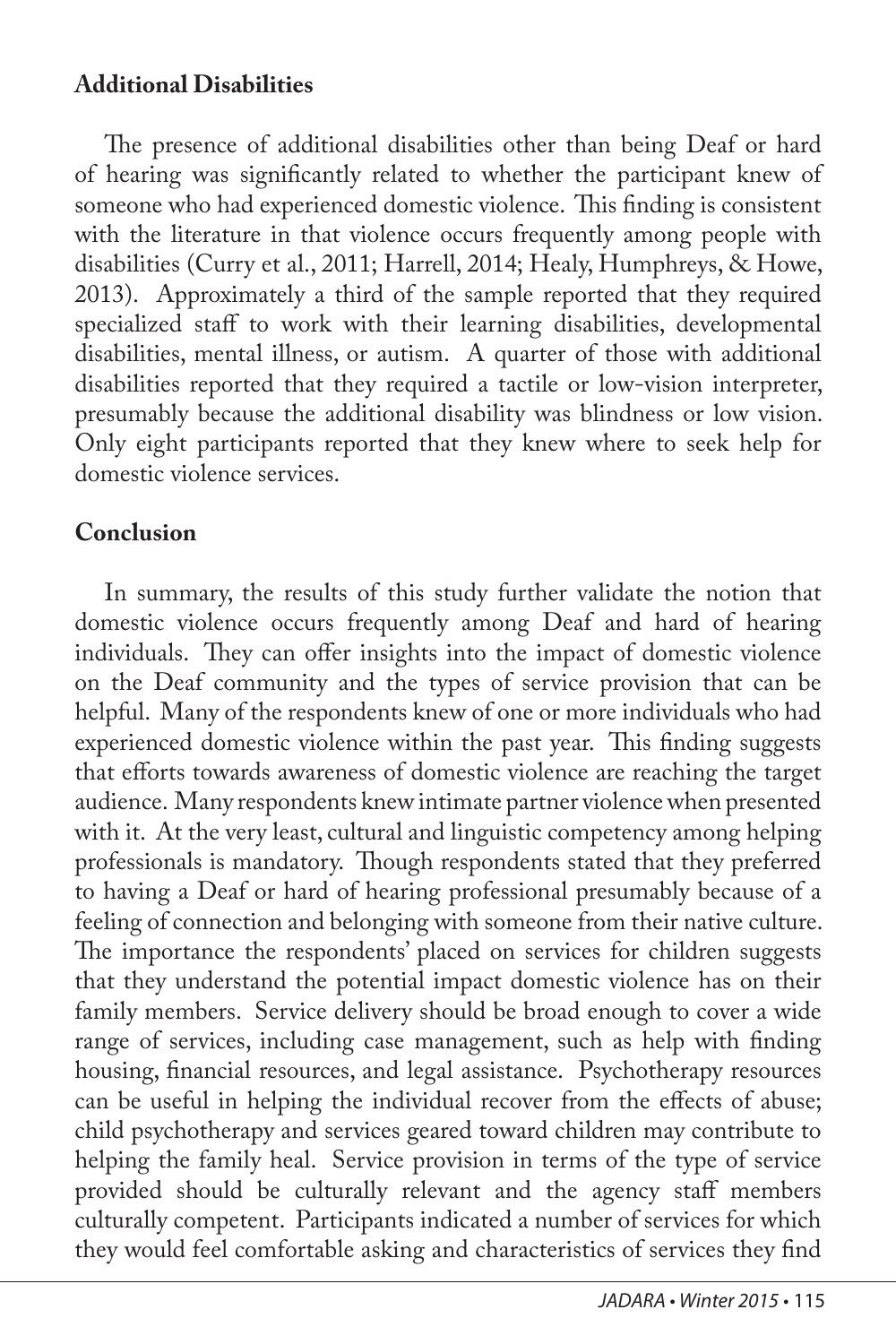most important. Their preferences reflect a distinctive perspective given the unique needs of the Deaf community.

#### **Strengths and Limitations**

The study designed presented several strengths and limitations. The sample size was adequate for gaining an understanding of perceptions of domestic violence services for the Deaf community. A stratified quota sampling strategy ensured that the sample represented diversity in terms of race, sexual orientation, and multiple disabilities. Married and cohabitating individuals and families with children were included in the sampling frame. The response rate for the survey was 100% because each participant was approached individually to seek participation. An entire list of the Deaf population is impossible, thereby preventing random sampling. The impracticality of obtaining a list of all Deaf and hard of hearing college students also prevented random sampling. Thus, the results of this study cannot be generalized to all members of the Deaf community.

## **Implications for Future Research**

The 59-item questionnaire allowed the researcher to investigate a relatively broad area of inquiry regarding domestic violence services. This type of methodology did not give insight into the specific reasons why particular issues were important or not important. More analyses should be conducted in order to understand: the importance of cultural aspects of service delivery, the impact of sexual orientation, race, and ethnicity on the presence of abuse in relationships and their impact on services, and the impact of abuse on individuals who are Deaf and have multiple disabilities.

#### *Contact Information*

Teresa Crowe, Ph.D. Gallaudet University 800 Florida Ave. NE Washington, D.C. 20002 teresa.crowe@gallaudet.edu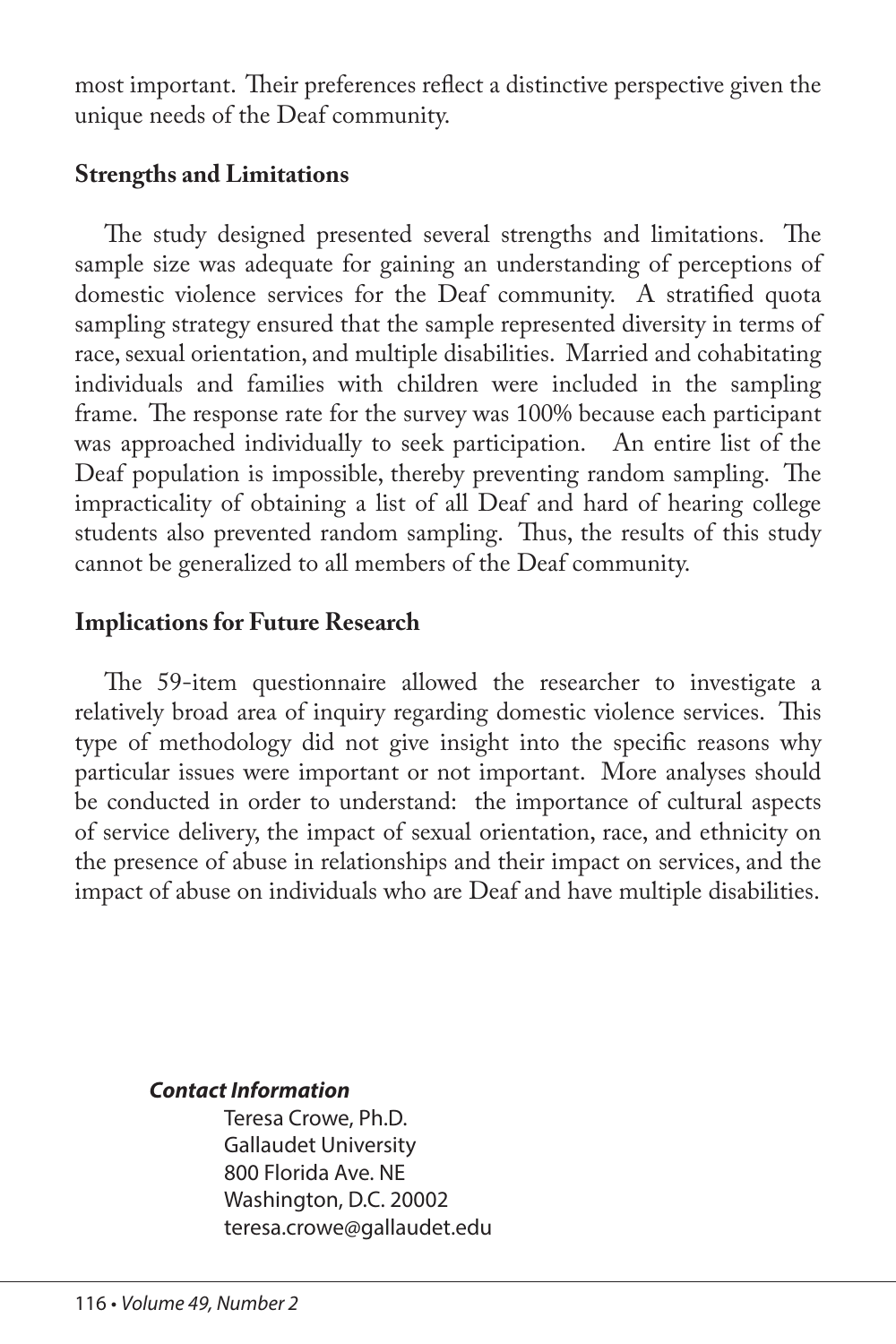### **References**

- Anderson, M., & Leigh, I. (2010). Internal consistency and factor structure of the Revised Conflict Tactics Scales in a sample of Deaf female college students. *Journal of Family Violence, 25*, 475-483.
- Barnett, S. (2011). Community participatory research with deaf sign language users to identify health inequities. *American Journal of Public Health, 101*(12), 2235-2238.
- Black, M., Basille, K., Breiding, M., Smith, S., Walters, M., Merrick, M., Chen, J., & Stevens, M. (2011). *The national intimate partner and sexual violence survey*. Atlanta, GA: National Center for Injury Prevention and Control Centers for Disease Control and Prevention.
- Catalano, S. (2012). Intimate partner violence, 1993-2010. *Bureau of Justice Statistics*. Retrieved from: www.bjs.gov
- Centers for Disease Control. (2014). Intimate partner violence. Retrieved from www.cdc.gov/ViolencePrevention?intimatepartnerviolence/ index.tml
- Crowe, T. (2013). Intimate partner violence in the deaf community. *JADARA*, *46*(2), 71-84.
- Crowe-Mason, T. (2010). Does knowledge of dating violence keep Deaf collect students at Gallaudet University out of abusive relationships? *JADARA*, *43*(2), 74-91.
- Curry, M., Renker, P., Robinson-Whelen, S., Hughes, R., & Swank, P. (2011). Facilitators and barriers to disclosing abuse among women with disabilities. *Violence and Victims, 26*(4), 430-444.
- Douglas, E., Hines, D., & McCarthy, S. (2012). Men who sustain femaleto-male partner violence: Factors associated with where they seek help and how they rate those resources. *Violence and Victims 27*(6), 871-894.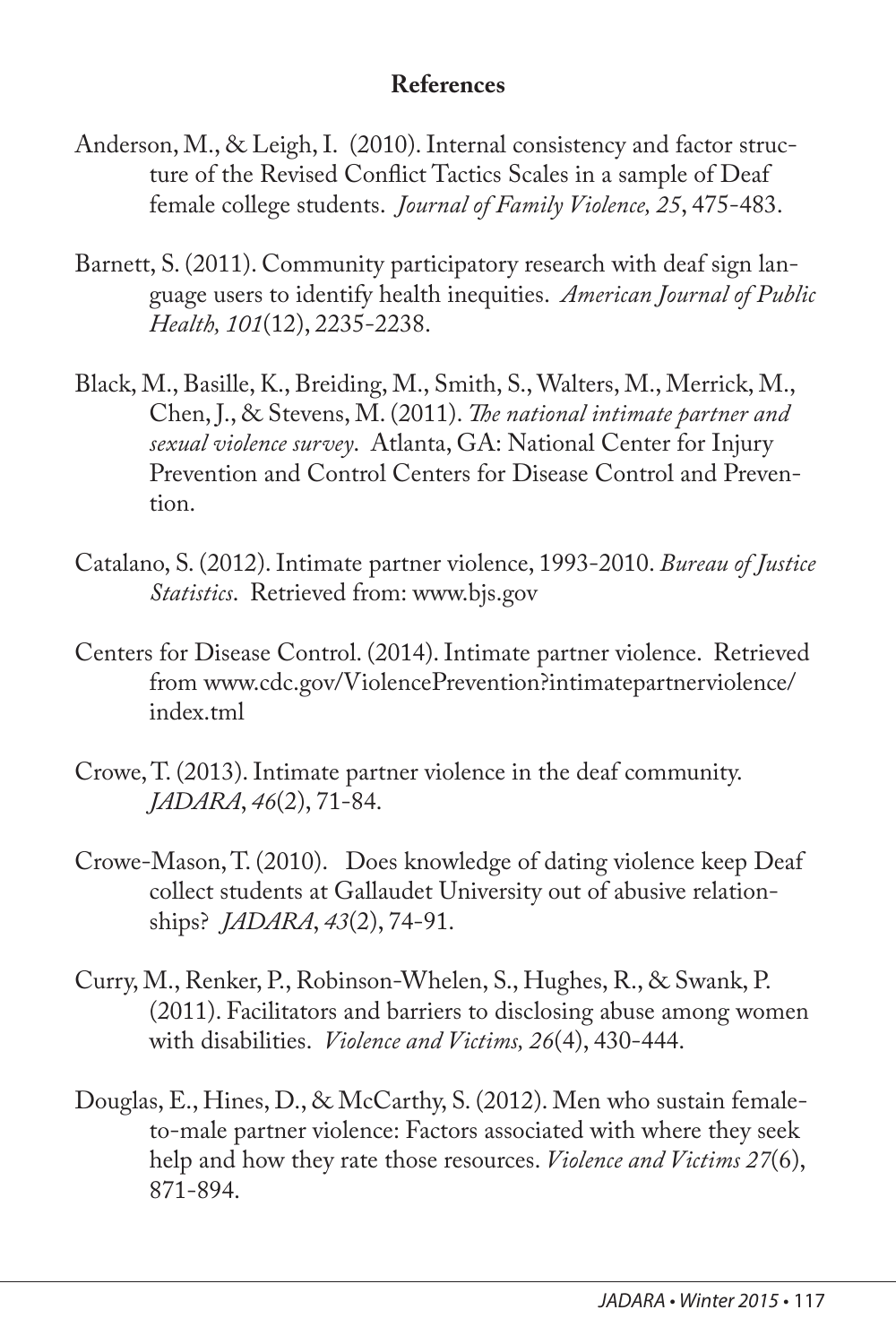- Falconier, M., McCollum, E., Austin, J., Wainbarg, M., Hasburn, G., & Mora, S. (2013). Interpartner violence among Latinos: Community perceptions on help seeking and needed programs. *Partner Abuse, 4*(3), 356-379.
- Garcia, E. (2014). Intimate partner violence against women and victimblaming attitudes among Europeans. *Bulletin of the World Health Organization, 92*(5), 380-381.
- Harrell, E. (2014). Crime against persons with disabilities 2009 2012. *Bureau of Justice Statistics*. Retrieved from: www.bjs.gov/index. cfm?ty=pbdetail&iid=4884
- Healy, L., Humphreys, C., & Howe, K. (2013). Inclusive domestic violence standards: Strateies to improve interventions for women with disabilities. *Violence and Victims, 28*(1), 50-68.
- Johnston-McCabe, P., Levi-Minzi, M., Van Hassett, V., & Vanderbeek, A. (2011). Domestic violence and social support in a clinical sample of deaf and hard of hearing women. *Journal of Family Violence 26*, 63-69.
- Mahapatra, N., & DiNitto, D. (2013). Help-seeking behaviors of South Asian women experiencing domestic violence in the United States. *Partner Abuse, 4*(3), 295-313.
- Morgan, R., & Truman, J. (2014). Non-fatal domestic violence, 2003-2012. *Bureau of Justice Statistics*. Retrieved from www.bjs.gov/index. cfm?ty=pbdetail&iid=4984
- National Institute on Deafness and Other Communication Disorders (NI-DCD). (2010). *Quick statistics*. Retrieved from www.nidcd.nih.gov/ health/statistics/parges/quick.aspx
- Nicolaidis, C., Wahab, S., Trimble, J., Mejia, A., Mitchell, S., Raymaker, D., & Waters, A. (2013). The interconnections project: Development and evaluation of a community-based depression program for African American violence survivors. *Journal of General Internal Medicine, 28*(4), 530-538.